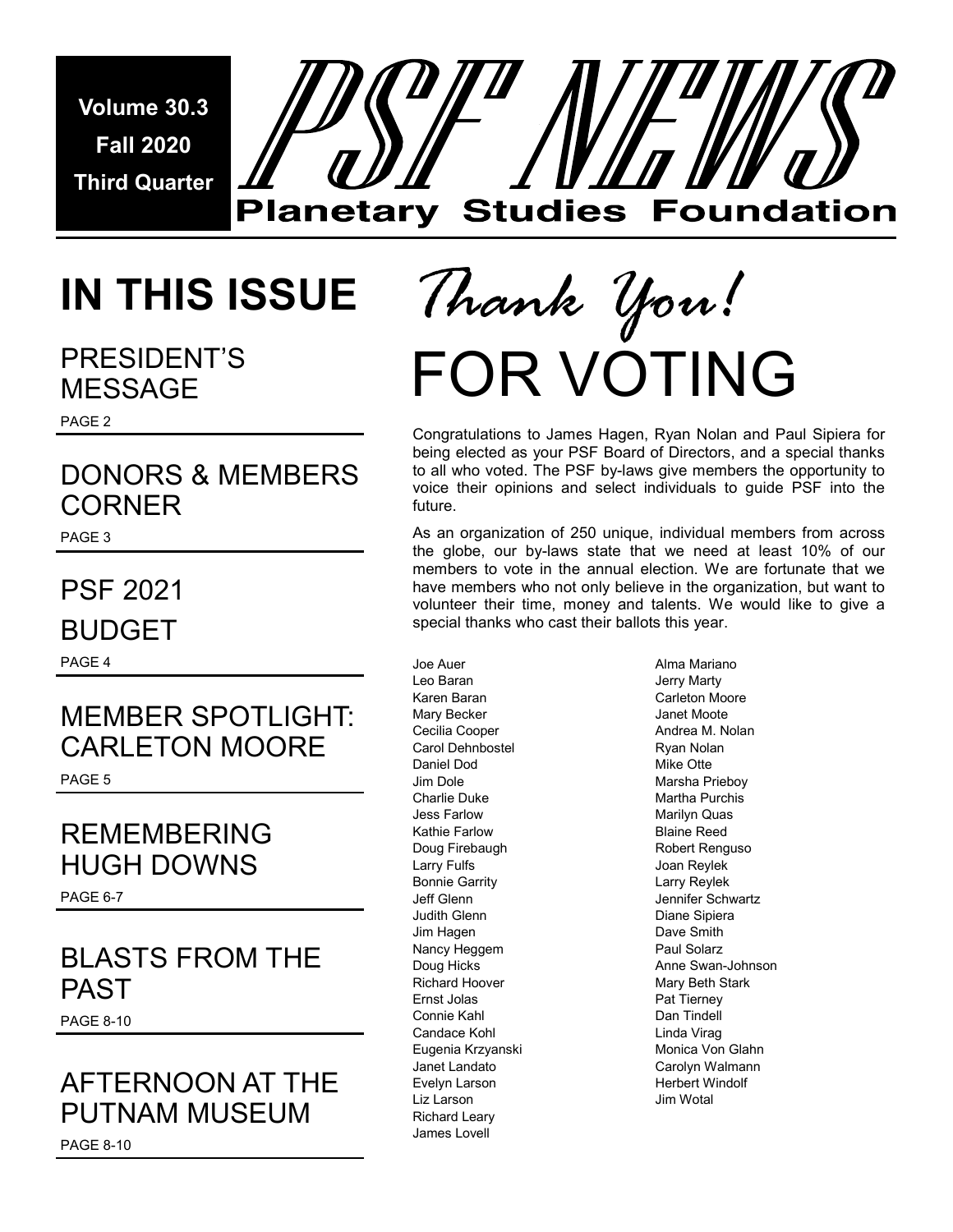### PRESIDENT'S MESSAGE

 As we reach the end of the third quarter of a most challenging year your Planetary Studies Foundation has continued to make progress in several different areas. The COVID-19 restrictions placed on museums and large public gatherings certainly had an effect on our planned programs. Events at our *Doug Firebaugh Astronomical Observatory* in Freeport, IL had to be cancelled and we had to close the door to visitors at our *1876 Banwarth House & Museum* in Elizabeth, IL. The pandemic restrictions on public gatherings also severely affected tourism all across the Tri-State region. There is no doubt in our minds that this was the correct approach to combat this common medical enemy and we all have to join together and do what's necessary to defeat it. Looking forward to the time when our lives will come back to what we hope will be a more "normal life" PSF decided to concentrate our efforts in three major areas.



 **First**, proceed with the planned exterior painting and repairs on our *1876 Banwarth House & Museum*. This was completed in late July thanks to the dedicated efforts of our

facility manager, Connie Kahl, and her husband, Jim. **Secondly**, we were able to devote a considerable amount of time to inventory and organize the over 1,500 meteorites that will eventually be transferred to the *Yale Peabody Museum* in New Haven, CT. This was made possible through the assistance from Evelyn Larson, our Yale undergraduate student intern who also serves as Assistant Curator of meteorites. Along with our efforts in organizing our extensive meteorite collection we were also able to classify 40 new meteorites. This was made possible through the efforts of our Senior Research Scientist, Dr. Tony Irving. Through Tony's efforts our collection numbers continue to grow and we maintain our international status as an official meteorite repository for scientific research. **Thirdly**, our educational efforts focused on the developing partnership with the *Putnam Museum* in Davenport, IA. Current plans are to provide the *Putnam Museum* with an exceptional display of meteorites and other related materials. In addition, we will be assisting in the development of displays related to Antarctic and Space exploration. This is a wonderful opportunity for both our organizations to promote earth and space science education in a very effective way. Our relationship with Grant Harkness and his *Wilton Observatory* Project has continued to grow and evolve into a spectacular international effort to promote astronomical and meteorite-based educational programs. All these accomplishments and we still have the fourth quarter ahead of us. Not too bad for dealing with a most difficult time in our lives!

The Annual Members Meeting was held this year on September  $12<sup>th</sup>$  in a very different way. Given all the pandemic travel and group gathering restrictions it was decided that we hold an electronic ZOOM meeting. Through the efforts of our administrative staff we were able to encourage members to vote early through either paper or electronic means. This was extremely successful resulting in a record number of voters. At 1 p.m. the meeting was called to order with a welcome by Executive Secretary, Andrea Nolan. Next on the agenda was certification of the ballots by the Executive Secretary and her announcement of the election of Executive Board members Dr. James C. Hagen, Mr. Ryan P. Nolan and Dr. Paul P. Sipiera for the 2021-2023 term. As the meeting progressed the Executive Board approved the 2021 operations budget. In conclusion a PowerPoint presentation of the financial status and 2019-20 achievements of the organization was reviewed and discussed. It can be viewed on the PSF website www.planets.org. As noted in the Treasurer's Report, I want to personally thank those members who donated a portion of their stimulus check to PSF to help us financially through this difficult time. After the close of the members portion of the meeting the Executive Board members elected the following officers for the 2020-2021 terms: Paul P. Sipiera, President and CEO, Caroline A. Sipiera, Vice President, Andrea M. Nolan, Executive Secretary and Ryan P. Nolan as Treasurer.

 For the remaining quarter of 2020 I hope that things get much better for all of us both here in the USA and throughout the world. As for PSF we will continue to move along with our stated mission and do the best we can with our limited resources.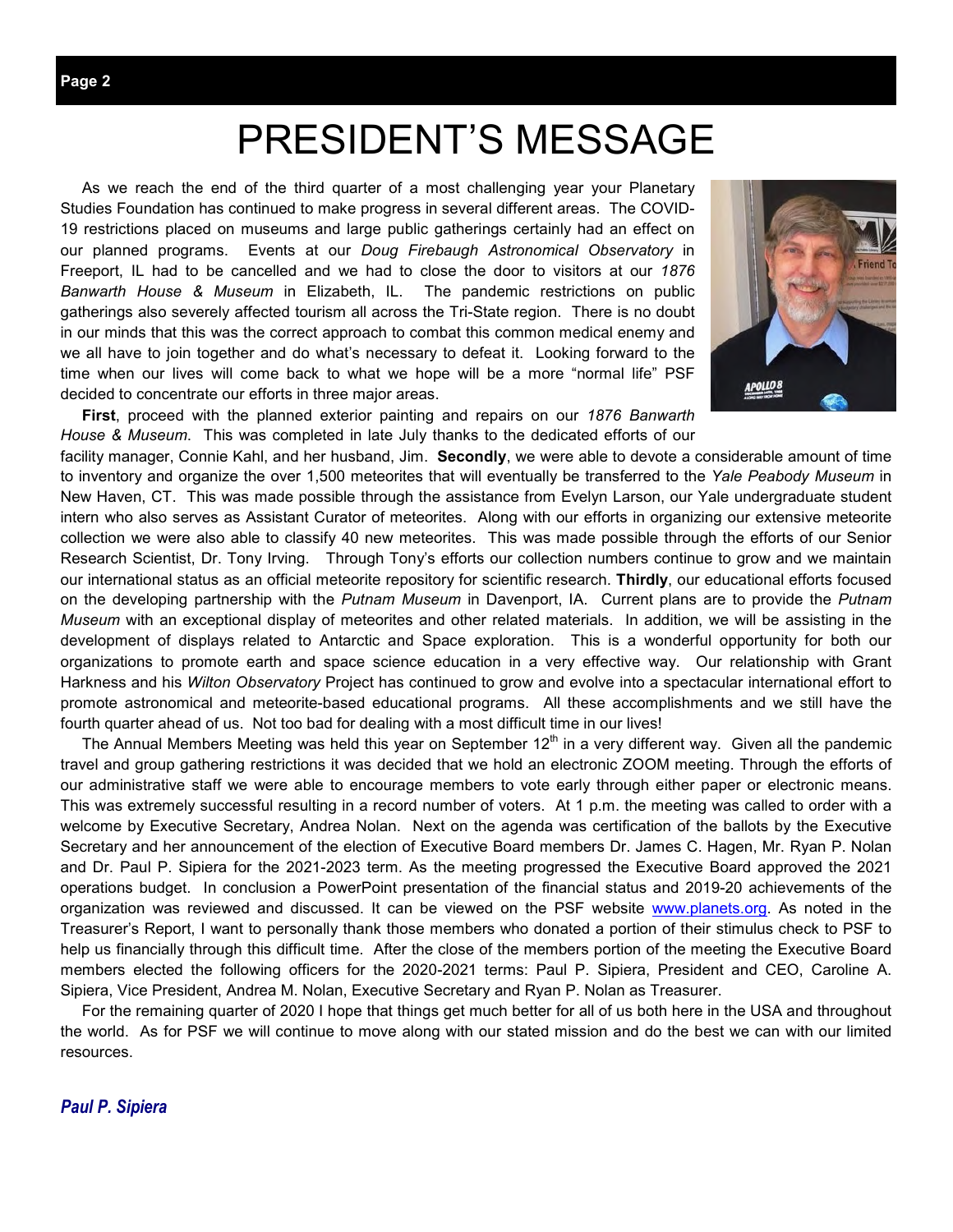## DONORS SPOTLIGHT

### **General Operations Fund**

Amazon Smile Program Carol Dehnbostel Annea Swan-Johnson Richard & Ellie Leary Marilyn Quas Paul & Diane Sipiera Michael Zolensky

### **1876 Banwarth House & Museum**

Connie Kahl (Network for Good Program)

### MEMBERS CORNER

### **NEW MEMBERS**

### **Sponsoring Membership**

Larry & Marilyn Fulfs

### **RENEWING MEMBERS**

### **Family Membership**

Jeff, Judith, & Phillip Glenn Ernst & Mary Jo Jolas Craig & Elizabeth Larson Jill & Sean McHugh Brett & Mary Beth Stark Dan & Pam Tindell

### **Individual Membership**

Jan Buedel Jerome Clair Candace Kohl Janet Landato Deborah Pausz Marsha Prieboy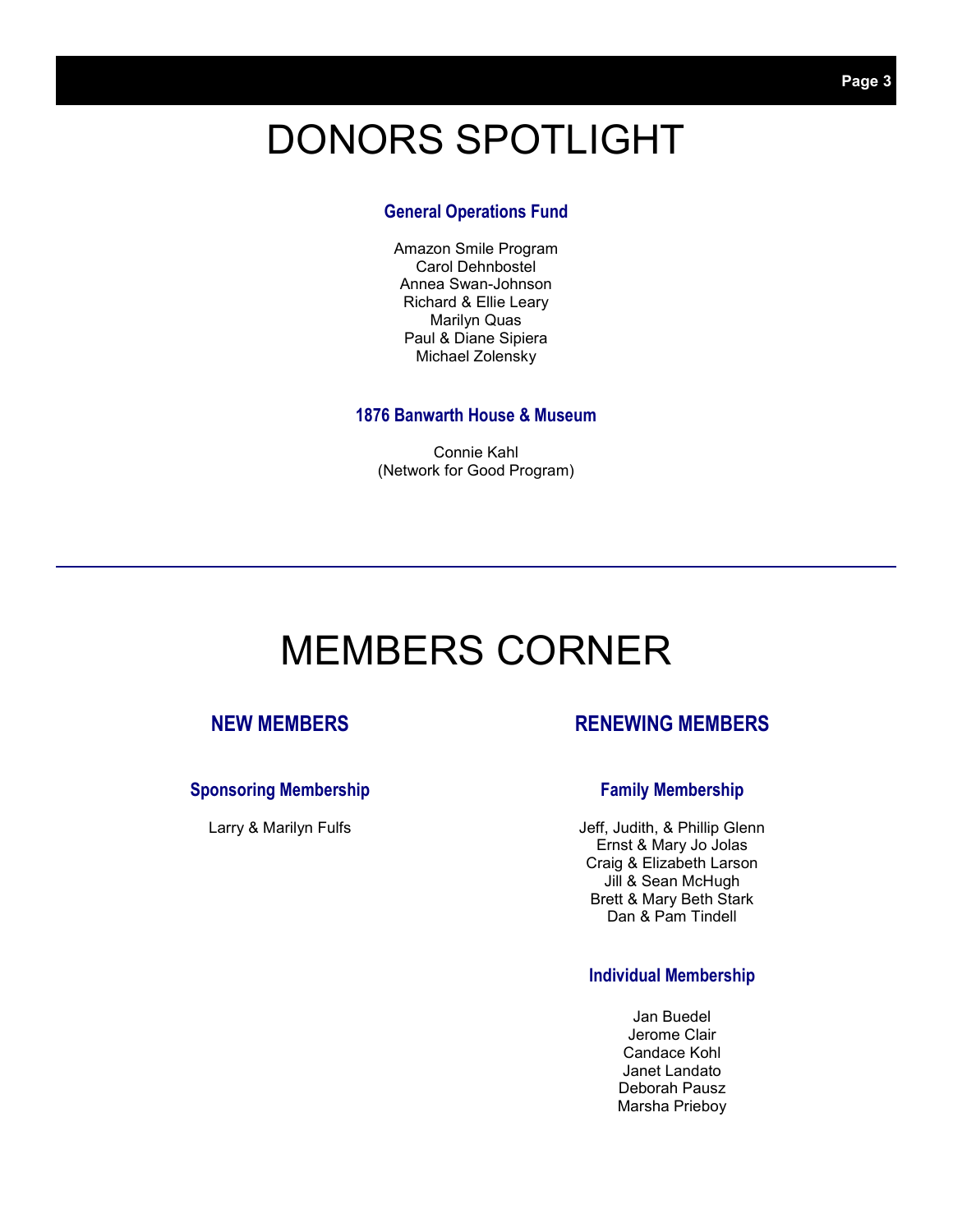## PSF 2021 BUDGET

### **1876 BANWARTH HOUSE & MUSEUM**

|                                           | Sub-total = $$13,000$ |
|-------------------------------------------|-----------------------|
| Maintenance & Misc. =                     | 2.300                 |
| $Security =$                              | 800                   |
| Utilities $=$                             | 3.400                 |
| Insurance (off-site locations included) = | 3,200                 |
| Property Tax =                            | 3,300                 |

### **GENERAL OPERATING EXPENSES FOR 2021**

| General Office:                             |       |
|---------------------------------------------|-------|
| Internet Services =                         | 1,000 |
| Office Supplies =                           | 500   |
| Newsletter & Postage =                      | 2,500 |
| Staff & Programs:                           |       |
| Administration =                            | 5,000 |
| Office Support =                            | 5,000 |
| Other:                                      |       |
| Doug Firebaugh Astronomical Observatory =   | 1,000 |
| Student Meteorite Research Internship =     | 8,000 |
| Potential Putnam Museum Exhibit Expenses =  | 2,000 |
| Marketing:                                  |       |
| Meteoritical Society student Travel Grant = | 2,000 |
| Sub-total = \$27,000                        |       |

### **METEORITE RESEARCH**

#### *SELF-FUNDING PROGRAM SUBJECT TO ANALYTICAL FEES & SALES*

| <b>Analytical Services: Brown University</b> |       |
|----------------------------------------------|-------|
| & Washington University in St. Louis =       | 1.750 |
| Sample Preparations (Probe Sections) =       | 1.250 |
| Research Personnel Compensation =            | 5.000 |
|                                              |       |

#### **Sub-total = \$8,000**

**PSF 2021 Budget** 

**Grand Total = \$40,000** 

## SPACE NEWS: COMING UP SOON

- The OSIRIS-REx mission is expected to make a sample collection attempt on the asteroid Bennu on October 20, 2020. The spacecraft will fire a puff of pressurized nitrogen to disturb the surface, collect the sample, and then leave the surface of Bennu. OSIRIS-REx will return the sample to Earth on September 24, 2023.
- The first of many operational flights with the Crew Dragon spacecraft and Falcon 9 rocket to the International Space Station is scheduled for no earlier than October 23, 2020, pending data review and certification from NASA following the Demo-2 mission earlier this year. The mission will carry Crew Dragon commander Michael Hopkins, pilot Victor Glover, mission specialist Shannon Walker, and mission specialist Soichi Noguchi (JAXA).
- Asteroid 2018VP1 is expected to make a close pass by Earth on November 2, 2020 at just around 5,000 kilometers. But don't worry—there's only a 1 in 240 chance it will collide with Earth, and it's only 6.5 feet wide (small enough to burn up in the atmosphere).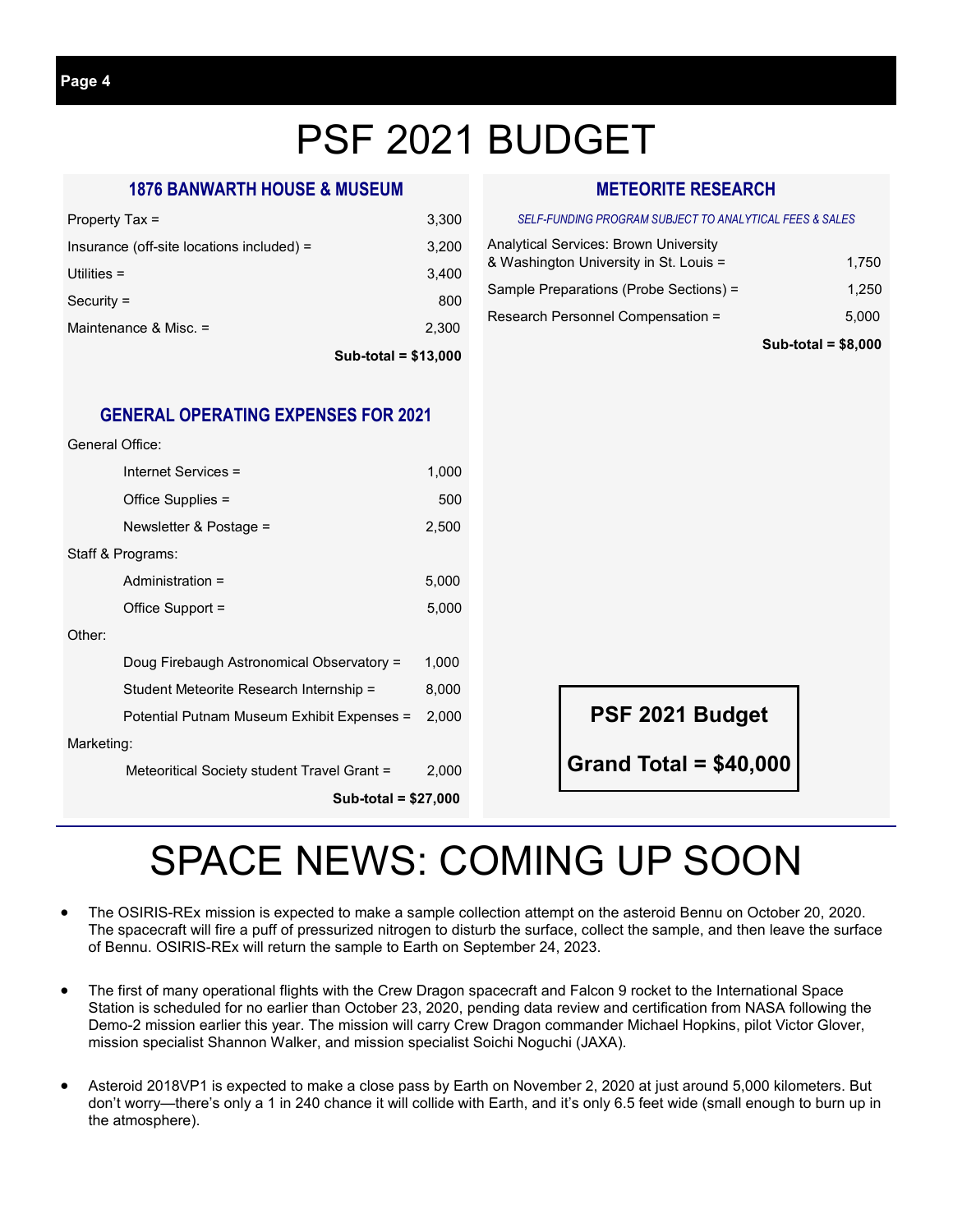## MEMBER SPOTLIGHT: Carleton Moore

*Carleton Moore is Regents' Professor, Professor Emeritus of Chemistry and Biochemistry and Founding Director of the Center for Meteorite Studies at Arizona State University. Moore also worked with several of the Apollo missions on moon dust and moon rock, which helped create ASU's reputation for significant work in planetary geology and astrophysics. He wrote several books, including Cosmic Debris (1969), Principles of Geochemistry (1982), and Grundzügeder Geochemie (1985) and edited Researches on Meteorites (1961).* 

#### *Can you tell us about your educational background and what originally interested you in the sciences?*

In my elementary school in Hempstead, N.Y., we had the same science teacher in 6th through 8th grade. Mrs. Hulse was particularly good at physical science, and I was attracted to mineralogy and geology. This started it!

I then took Earth Science in high school because of this interest. I went to college at the SUNY College of Ceramics at Alfred University. Only a single course in geology, but heavy in chemistry and physics. Professor Louis Weinland there talked me into applying to Caltech in chemistry. Linus Pauling the chair required students to take a minor in another science so of course I picked geology. There I met Harrison Brown, who had just discovered the different groups of iron meteorites and set me to doing analyses of chondrites to see if they were grouped too.

#### *You helped found the Center for Meteorite Studies at Arizona State University. How did you become involved with this project?*

When Arizona State acquired the Nininger meteorite collection, it went into the Chemistry Department. There were few chemists who did meteorite studies then, so Brown recommended me. Herbert Fales, a supporter of Nininger, came to talk me into coming to ASU from Wesleyan University in Connecticut,

where I was then teaching. At ASU I asked for a joint appointment in geology. Fales became a fantastic supporter of the center.

### *How did you and PSF President, Paul Sipiera, meet?*

At ASU we had many visitors come to work with the meteorites. Paul was one of these and we published on mutual meteorite studies.

### *Over the course of your career, who did you find to be the most interesting or exciting person to work with?*

The most important person who I was associated with was Charles Lewis, who came to help curate the collection. He was a good chemist and mineralogist. He did a superb job of curating the collection.

### *Does your family share your interest in meteorites?*

My family members including a daughter, son and grandchildren do know about meteorites but unfortunately haven't found any themselves, except at Barringer crater where I was a scientific consultant and allowed to hunt.

### *What is your favorite meteorite, and why?*

After I retired I could then acquire meteorites of my own. The one I like the best (mainly because of its name) is Bumble Bee, found by a gold prospector. It even looks like a fat little bee.

#### *Besides meteorite research, what are your other hobbies?*

I also collect minerals, especially smithsonite because of its many colors, including black and white.

#### *Where is the most memorable place you have traveled to?*

My early meteorite related trips were to London and Moscow, where I met many of the giants of meteorite legend, including Krinov.

#### *Do you have any advice for young scientists and students?*

My advice to students is follow your interests. Who knew when I was in grade school that I would end up doing 200 analyses of lunar samples? ♦

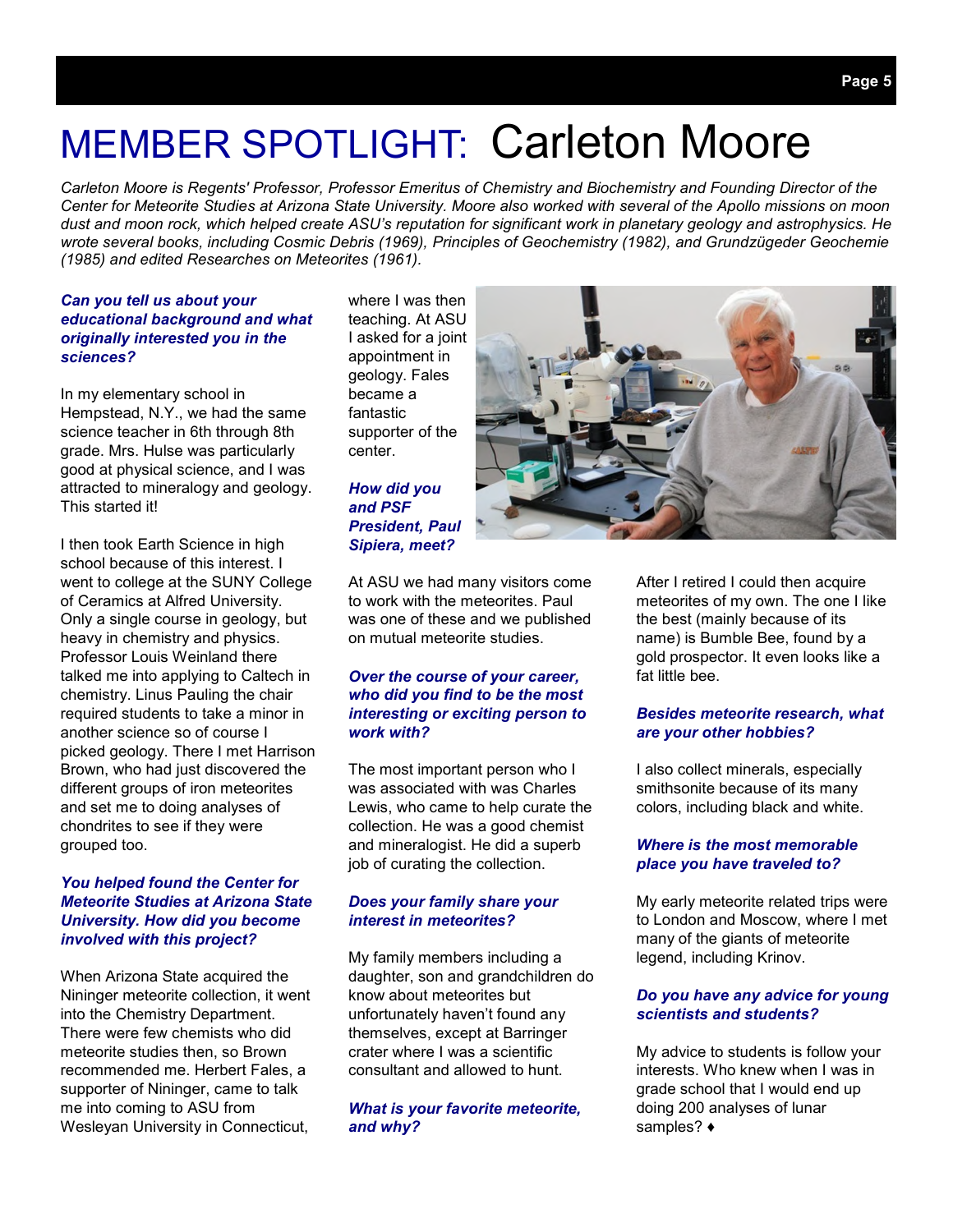### IN MEMORY OF HUGH DOWNS BY DIANE SIPIERA

 Back in spring 1992, Paul and I had the opportunity to host Hugh Downs and his wife Ruth at a fundraising dinner for the Adventurers Club in Chicago. We were responsible for picking them up at O'Hare Airport on Friday evening, taking them to the hotel, and then returning them back safely to the airport on late Sunday morning. The Master of Ceremony was Jim Fowler from *Mutual of Omaha Wild Kingdom*  and Hugh Downs from *20/20* was the guest speaker. What a treat for us, since we were admirers of both celebrities. Paul and I were not familiar with the protocol of how to host celebrities. We had my Volvo station wagon as our delivery vehicle.

 When we arrived at the airport and knew of Hugh's flight plan, we thought we had it all down. We knew Hugh and his wife Ruth would be flying in from New York around 7:00 p.m. and didn't want to be late. We got to O'Hare around 6:15 and thought we would have a relaxing large yogurt cone since we had 45 minutes to spare. As many of our PSF members know, Paul has a sweet tooth. We started eating our cones and before we knew it, an announcement came over the PA system that their flight had already landed. We quickly tried to down our ice cream, which we did and our tongues were so frozen. We went to the gate agent and tried to tell him who we were looking for but our frozen tongues just couldn't get the words out. The man laughed and said that various people and celebrities had a different location away from the public to be met at. We hurried to the right location and there was Hugh and Ruth. We did quick introductions and Paul went to get the car. They were an extremely kind couple.

 Once in the car, everyone seemed very comfortable and somewhat chatty. Paul and I sat in the front seat and Hugh and Ruth in

the back. Since they seemed very open minded and thoughtful, I thought it was fair game to ask questions. Hugh would ask Paul questions about being a New York Explorer's Club member and various science topics. When I turned around to ask a question to the couple, they were kissing each other. Both Paul and I got the giggles, Paul stated, "No Paddy Fingers in the back seat." Hugh lost it with laughter and said he hadn't heard that statement in a long



Paul and I were not familiar with the protocol of how to host celebrities and picked Hugh Downs and his wife up in our station wagon.

time and found it amusing. He also stated that he was still very much in love with Ruth and needed her to know that he still loved her. Paul and I chuckled too, to see a couple married that long who still showed each other that type of affection. We arrived at the hotel where we were all staying. Paul grabbed their luggage to take it to their room. While in front of their door, Paul said, "Can I trust you kids on your own or do I need to chaperon the two of you?" Once again, the two of them laughed as teenagers and said they would be fine. They stated that they would not need us during the Saturday morning and in the afternoon, but would meet us downstairs for the event on Saturday evening.

At the event, Jim Fowler had

various animals for entertainment. The funniest part was that before Hugh went on, this monkey would not get off of Hugh's back. Of course the attendees found it extremely humorous and even Hugh did, too. He gave an excellent presentation on how important it is to save our various natural forests for the future. As the evening concluded, Hugh came over and we were able to discuss Sunday's events. On the ride back to the airport we talked about Barbara Walters and his appreciation of her being a spectacular journalist and that they knew each other for many years. Ruth agreed that Barbara and Hugh were great together and gave us some personal insight. Once we got to the airport, Hugh asked us to put him on the PSF Newsletter mailing list, and he would look forward to receiving his issues.

 A few years later, we had the opportunity to attend an Explorers Club dinner in New York. Hugh was there with Ruth. He meets thousands of people each year and we knew he probably wouldn't remember us. But when we went to greet them and told them how we met, he chuckled that he remembered us picking them up with a station wagon, Paul said, "No Paddy Fingers" and he loved reading our newsletter because it was real and to keep him on the list. In fall of 2007, our PSF editor, Andrea Nolan, reached out to him to participate in the Member's Spotlight. He was delighted to do so.

PSF will miss Hugh and his caring for all humanity. He thought everyone had a purpose in life and he truly was the lucky one. He loved his wife dearly and retired in Arizona. In 2017 Ruth passed away at age 95 and this July 2020, Hugh passed away. He was 99 years old. They both lived a fulfilling life of adventures together and will be missed.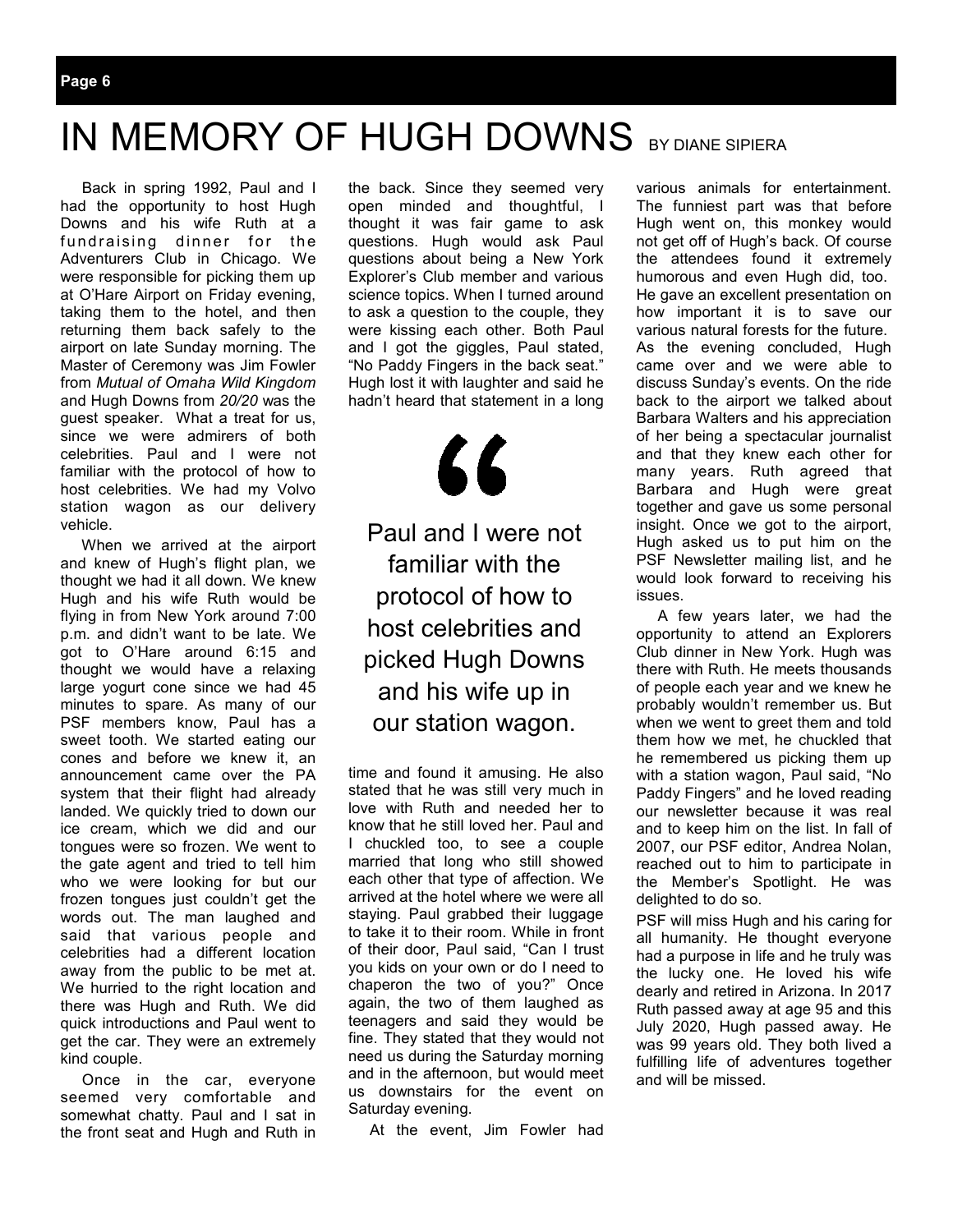## MEMBER SPOTLIGHT: Hugh Downs

*The following questions and answers are taken from PSF's Fall Newsletter ̶ Volume 17, No. 3, "Member Spotlight on Hugh Downs". (Interviewed by Andrea Nolan in 2007)* 



*Where did you attend school and what did you study?* 

My academic education is unusual. After graduating from high school I had one year of college on a scholarship and went right into broadcasting as a teenager. This first year was at Bluffton College, Bluffton, Ohio (now Bluffton University). In the years that followed I attended, by moonlighting, Wayne University in Detroit (now Wayne State), New York City College, Columbia University, New York (where I studied astrophysics under Lloyd Motz), Hunter College, where I garnered some credentials in Social Gerontology, and Mt. Sinai Medical School for a certificate in Geriatric Medicine. I have audited classes at several universities, and now lecture at Arizona State, mostly in my own School. The university upgraded its Communication Department into a school, and named it the Hugh Downs School of Human Communication. The things I am most interested in learning about are

Advanced Theoretical Physics, Astronomy, Life Sciences, Paleoanthropology, and Cybernetics.

#### *You are most recognized as the Emmy Award-winning co-anchor for the news television show, 20/20. What are your other achievements in television and what did you enjoy most about your career?*

I anchored 20/20 on ABC for 21 years, (with Barbara Walters as a co -anchor for 16 years). I enjoyed hosting the TODAY Show for 10 years (1962 to 1971) and PBS's "Live from Lincoln Center for ten years (1978 to 1998). I enjoyed 20/20 the most because of its being a multi-subject hour, where news features could be developed more extensively than the headline type of news in network newscasts. I think what I enjoyed most about my broadcasting career was hearing from viewers who said they had benefited from some segment on health--that they felt their life had been saved or their quality of living enhanced.

#### *What are some of your greatest accomplishments in the area of space?*

I suppose the most gratifying experience regarding space travel was the opportunity to take the same training John Glenn did for his return to space on the Shuttle mission he participated in. NASA did not want 20/20 to photograph or film Glenn's training--and I agreed with them since to let us in would be to let all the press in and that would have harmed the training program. My producer said to NASA "Downs is

the same age as Glenn. Could we film him doing the training?" And they said OK. So I did just about all of it--explosive decompression, hypoxia tests, weightless maneuvers in the gutted plane that can produce weightlessness in 30-second intervals. I have had a total of 48 minutes of weightlessness at Wright Field in Dayton and at the Johnson Space Center in Houston, and it was the most fun I have ever had. I felt I qualified and would love to have gone on that Shuttle mission, but I didn't get to.

#### *What are some of your most memorable achievements or experiences?*

Two things in the way of 'achievement' stand out in my mind. Neither has any socially redeeming value but they mean a lot to me. In 1982, in connection with the National Science Foundation, I moved the South Pole to a corrected position. A new Polar satellite allowed refinement of measurement of where the axis of the Earth comes out through the ice--to within 20 inches accuracy. (This is stunning for a globe 8000 miles in diameter!). I have the paperwork at home for how they did this, but they invited me, since I was down there at that time to be the one who moved it to its corrected position. Also I got satisfaction from the publication of a paper I did for the astrophysics course at Columbia on scalemodeling the universe, which was published later in Sky & Telescope Magazine. ♦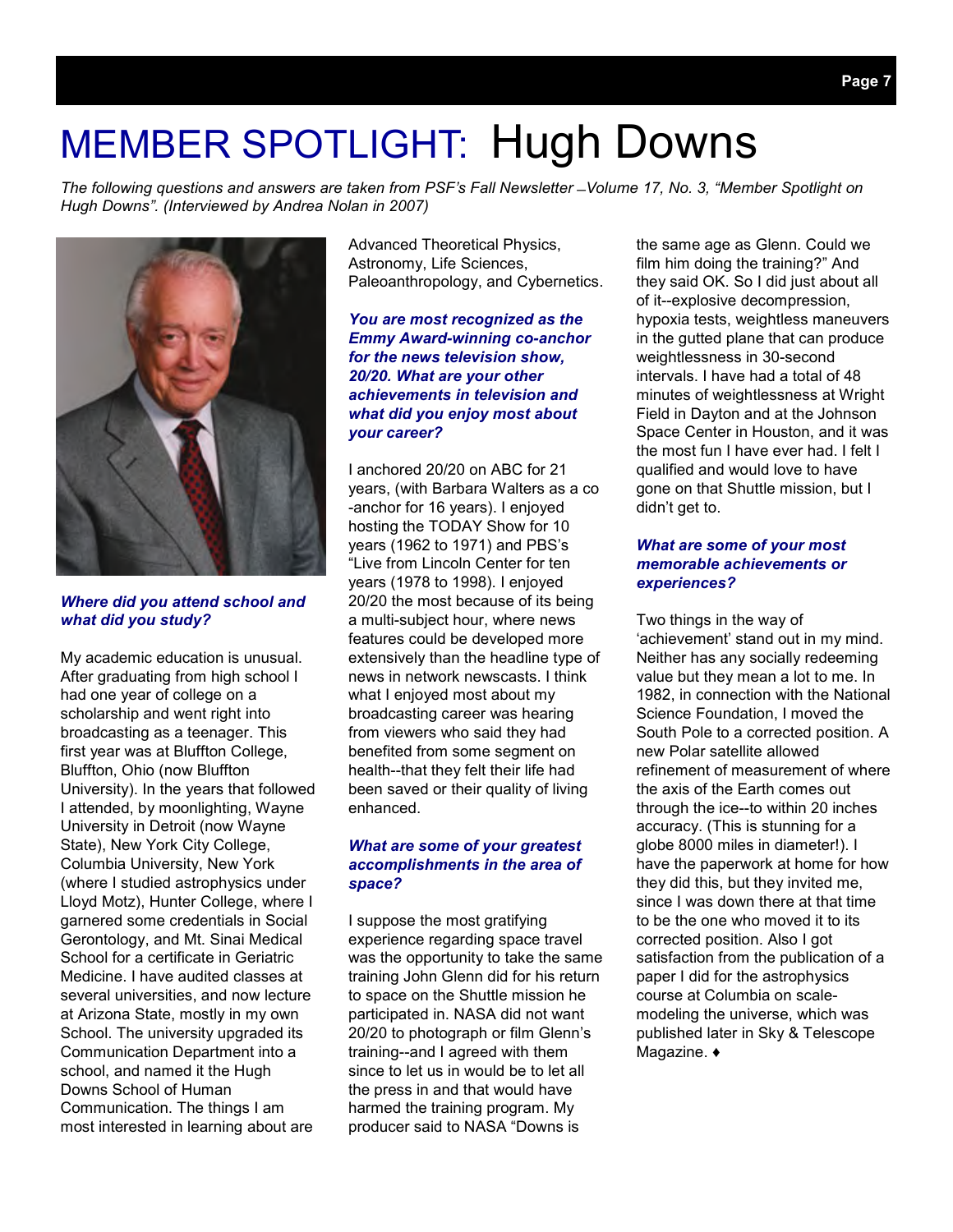## SMALL MEETING, BIG IMPACT

You never know where or how you can influence an individual. But, once in a while someone who has courage will come forth and express their gratitude. This past May, Ismael Cuevas contacted the Planetary Studies Foundation to express his gratitude for an event long in the past. What an impact this small organization can make!

#### *Hello Paul,*

*My name is Ismael Cuevas, I am a resident of the City of Chicago. I recently did some spring cleaning at my mother's house and found some stuff from my childhood. I came upon a sample meteorite. If I recall correctly, I was probably a 3rd or 4th grader (late 90s) and was obsessed with anything in regards to space and space travel. I have a vague memory of being at the Navy Pier Crystal Gardens and there was some exhibit of some sort. I know your table was there because there was a display of various space artifacts. At the time I didn't speak English and we probably didn't communicate much but I remember going up the table multiple times. Finally, a gentleman called me back to the table and signed this sample that I have attached and handed it to me.* 



*Not sure if it was you or someone else, but thank you to whoever it was from PSF for gifting this to me as a child. I ended up being completely inspired by science at a young age and always kept this meteorite as a type of reminder for scientific thought and exploration. I ended up going to the Chicago City Science fair twice in middle school and high school. As an undergrad at UW-Madison, I was part of the McNair Research program and I ended up getting my Masters in Mexican American Studies at UT-Austin.* 

*Just wanted to thank you and the PSF for contributing to my scientific growth.* 

*Thank you, Ismael* 





#### *Ismael,*

*What a wonderful surprise and your communication really made my day!* 

*It's so nice to see that our efforts to inspire children to appreciate and study science does "pay off". You are an excellent example of that. I do remember the event at Navy Pier and I'm so glad we had a chance to meet and that you still have that little meteorite. Yes, I'm the one who signed it and your story of how it happened was VERY NICE. I'm so glad our paths had crossed at that time and I want you to know that the Planetary Studies Foundation is still doing a good job inspiring young people like you.* 

*I* would appreciate it if you would give me your mailing address so that I can send you a little bit larger meteorite than the one on the card. If that *little guy did so much for you I can only guess what a much larger specimen could do. I really appreciate your e-mail and recollection of our meeting. Thank you so much for taking the time to contact me.* 

*Sincerely, Paul*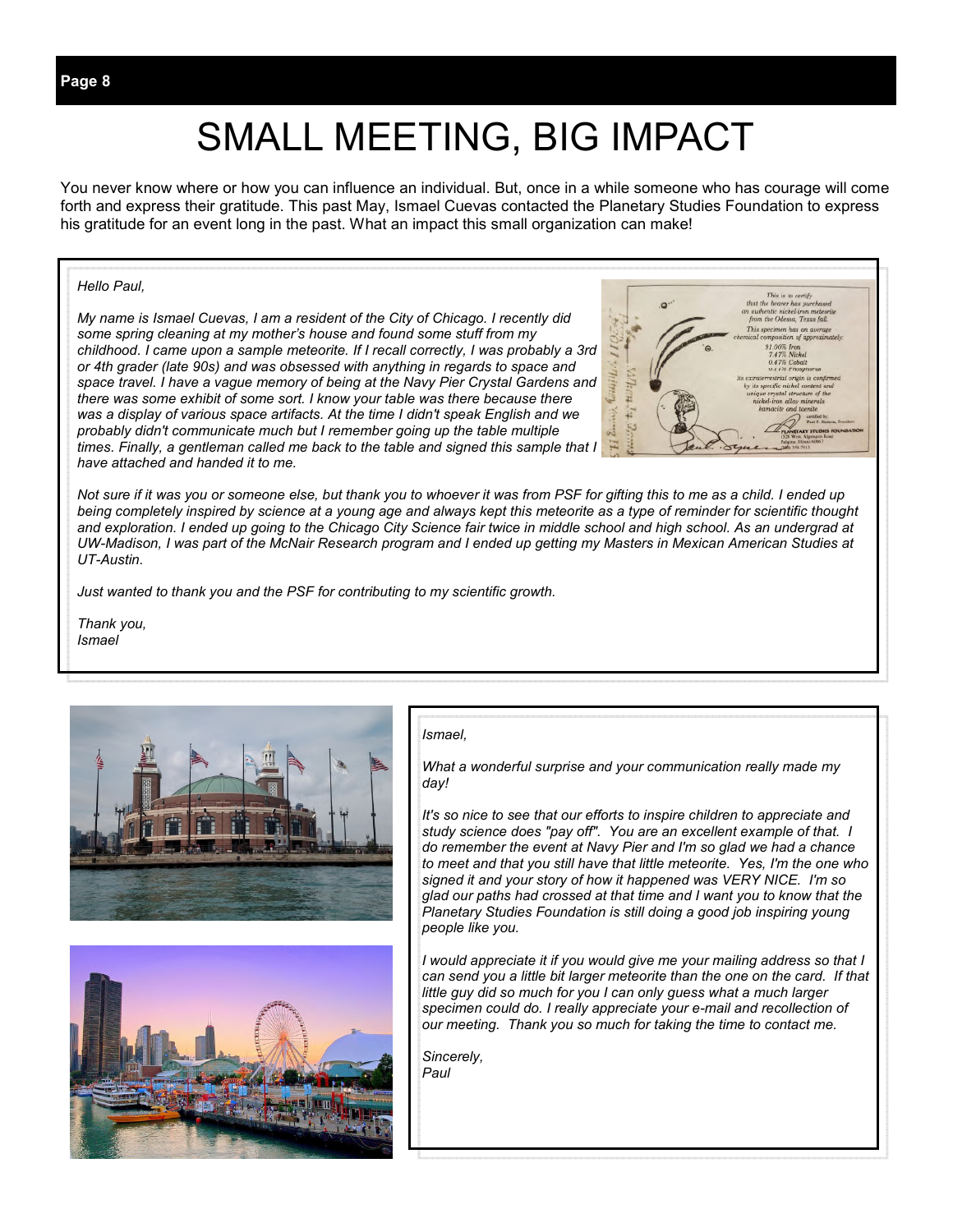*Dr. Sipiera,* 

*I am happy to hear from you and to know that my and your memory serves well. By any chance do you know what was the event at Navy Pier about? I know my parents would randomly take my siblings and I there on weekends. As a matter of fact, mentorship was really important to my success especially growing up as a first generation Latino immigrant. To this day, I still mentor students, mostly college and graduate students.* 

*In the picture (top right), I am on the right with my hands up next to my younger brother. The picture beneath is me in front of the Vostok Rocket at the Cosmonautic and Aviation Center in Moscow. I appreciate the work of the PSF in inspiring the next generation and would certainly like to meet you in person once the curve is flattened. I actually work for an alderwoman in the Chicago City Council. We were in talks with the Adler Planetarium and the Chicago Astronomical Society about moving the aging telescope at the Adler to the Steelworkers Park in the far southeast side of Chicago, and continuously advocating the Chicago Park District to acquire this telescope for our community. Interesting how the world all works out.*

*I appreciate the larger meteorite. This is going to be a cool story to tell my family and friends.* 

*Thank you, Ismael* 





### SPRUCING UP DURING THE DOWNTIME

The 1876 Banwarth House and Museum received a much-needed face lift this summer. Klippert Painting and Staining did a fantastic job painting the house, the garage, and all of the trim work. The Banwarth is all ready to invite visitors back inside, as soon as we can reopen! Go online at planets.org to check out the Banwarth pictures in color in the "Newsletter Archive."





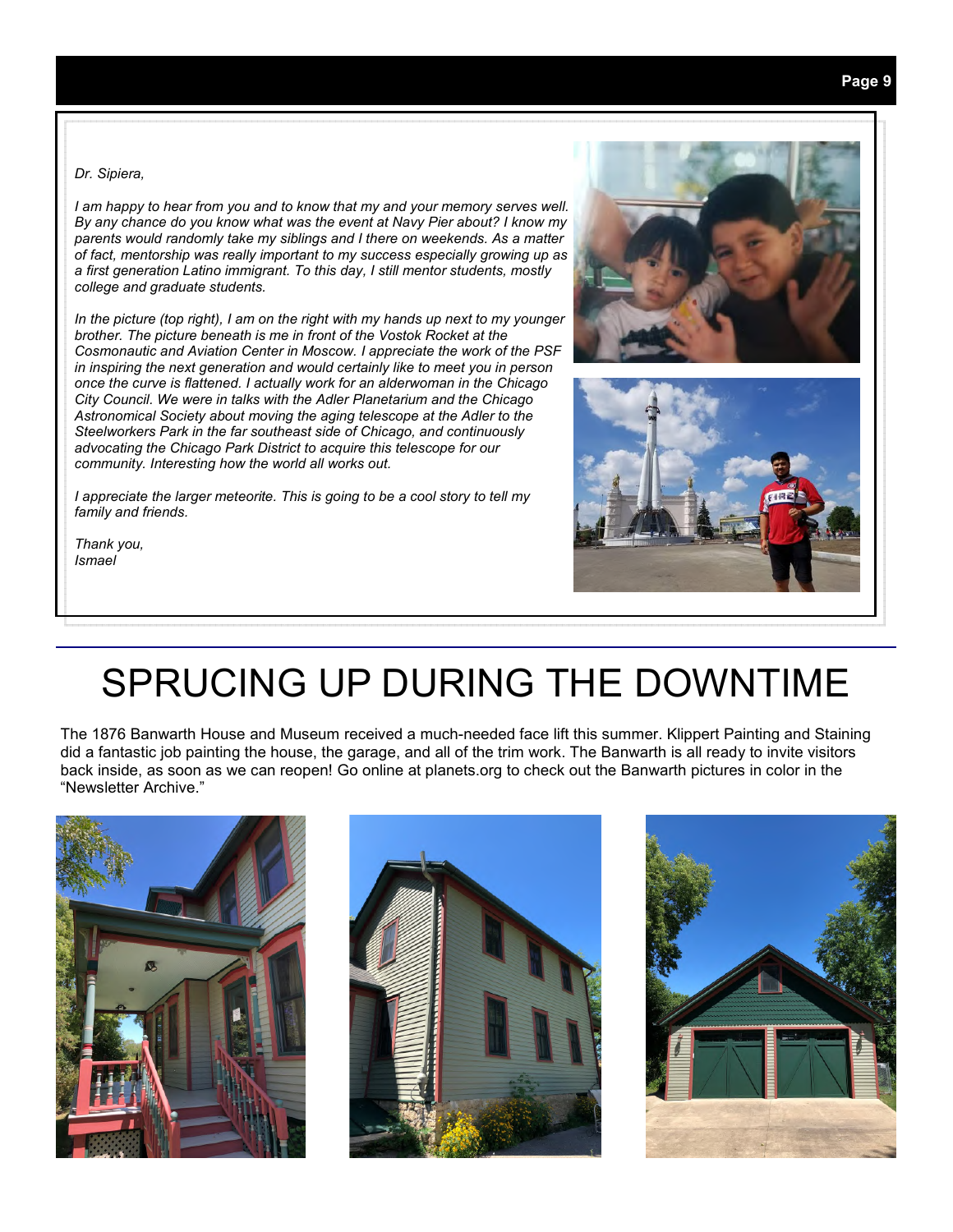### **Page 10**

### ANOTHER BLAST FROM THE PAST



*Jerry Marty (former South Pole Station Manager), Jack Schmitt (Apollo 17 Astronaut), and Paul Sipiera at Harper College in Palatine, IL for a talk by Jack Schmitt in 2001.* 



*Edgar Mitchell (Apollo 14 Astronaut), Dr. Betty Hull (Harper College professor) and her late husband Frederik Pohl (renowned science fiction writer) at the 2004 PSF Fundraising Dinner.* 



*Richard Leary (Geology Curator Emeritus of the Illinois State Museum, left) and Diane Sipiera (right) dropping off Sam Durrance (Shuttle Astronaut, middle) at O'Hare Airport after the 1997 PSF Fundraising Dinner.* 



*Frederik Pohl, Greg Jerman (NASA Marshall Space Flight Center), and Paul Solarz (Grade School Teacher and Author) receiving awards at the 2004 PSF Fundraising Dinner.* 



*Members at the 1992 PSF Fundraising Dinner featuring Alan Bean. Top left: Mary (PSF Founding Member) and Alan Becker. Top Right: Jim Schwade (Meteorite Collector). Bottom middle: Mary Sue (Engineering Geologist) and Bill Coates. Bottom right: JoAnne Schwade.*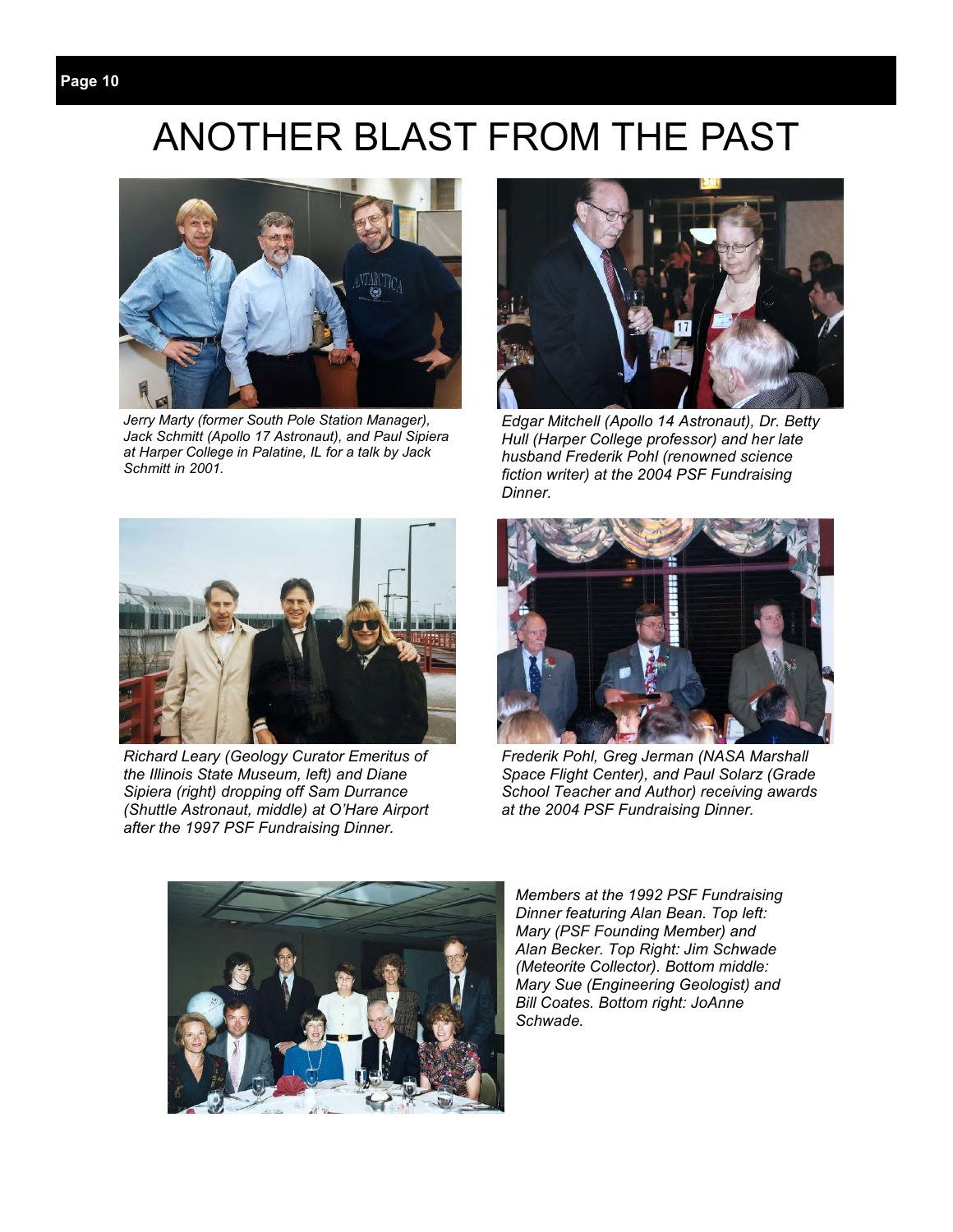## A SUMMER AFTERNOON AT THE PUTNAM MUSEUM

 In the fall of 2019, the PSF was asked to help the Putnam Museum's education department in their summer 2020 children's programming. Because of the COVID-19 pandemic, numerous businesses closed down, and museums too had to reinvent themselves. Besides social distancing, wearing masks and smaller groups; it made it difficult for many of them to offer summer children's workshops. Museums were not sure if and when they would be open to the public again.

 Finally, in July, the Putnam was able to provide a oneweek children's workshop on "Space." PSF vicepresident, Caroline Sipiera, and PSF member, Maddie Havlik, had the opportunity to work with these nine

children on the topic of meteorites. Caroline and Maddie provided children with their own hands-on materials to show the properties of a meteorite and how it physically impacts our earth.

 For approximately an hour and a half, they entertained the children with various facts and experiments. Putnam instructor, Lakin Sheeder, appreciated the Planetary Studies Foundation for coming in to help instruct on a topic of meteorites that she was not familiar with.



*Top: Maddie Havlik sets up an experiment to demonstrate meteorite impacts, which is always a hit with young students. At left: Students pose with their model of the solar system.* 

*At right: Caroline Sipiera instructs students on the different types of meteorites.* 



*This July, PSF facilitated the donation of this 8 inch Celestron telescope to Savannah Howell, who will use it to further her studies of the night sky with her father. A generous donor, Barbara Alexander, gave the telescope to PSF, and The Organization for the Proliferation of Space Studies (TOPSS) helped find the perfect student to pass it on to.* 

From left to right: Grant Harkness (TOPPS), Savannah, Diane Sipiera, Paul Sipiera.